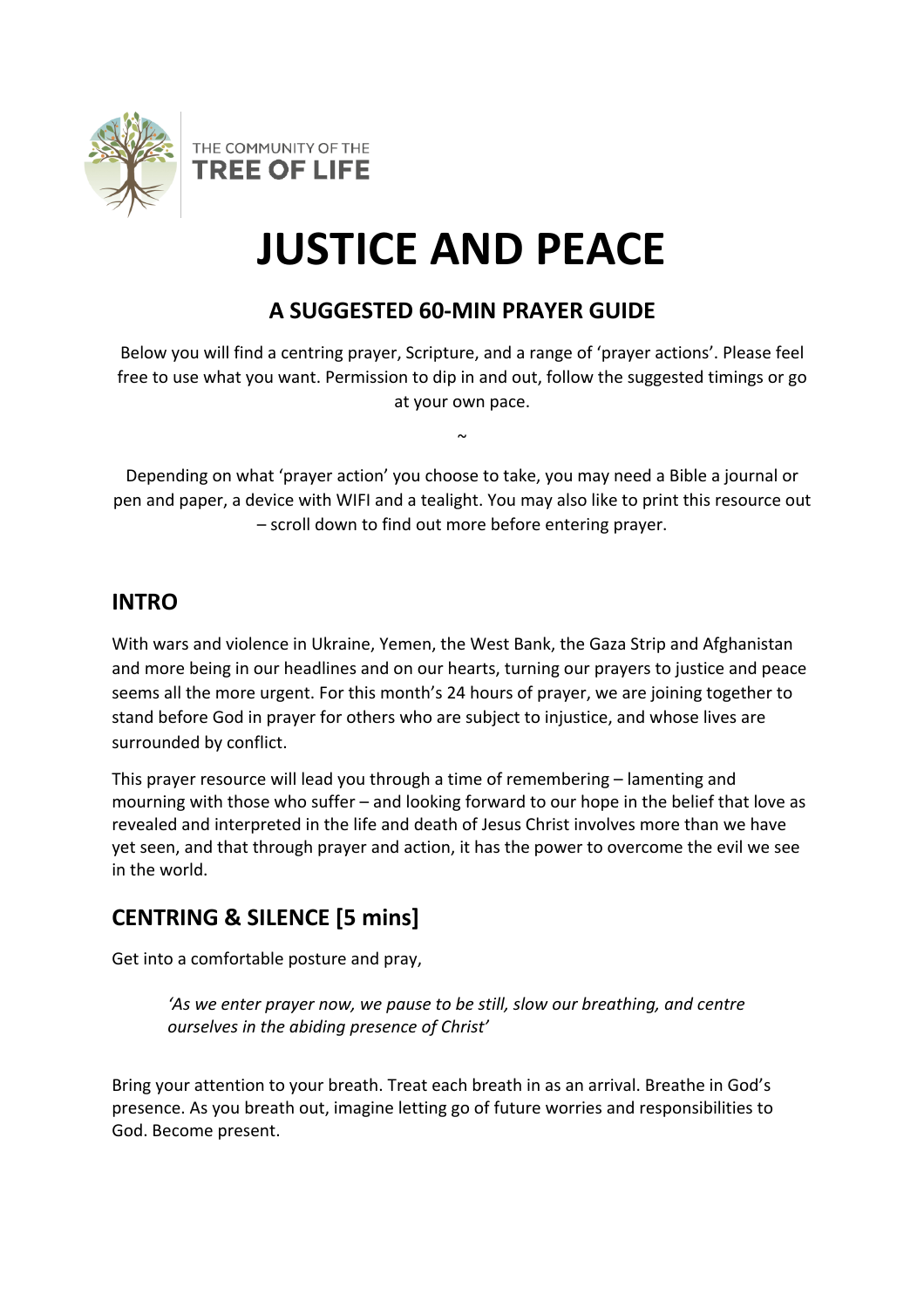# **OPENING SCRIPTURES [5 min]**

Slowly read these scriptures and take a moment to reflect.

*Micah 6:8 (NIV)*

He has shown you, O mortal, what is good. And what does the Lord require of you? To act justly and to love mercy and to walk humbly with your God.

*Matthew 5:4-9 (NRSV)*

"Blessed are those who mourn, for they will be comforted.

Blessed are the meek, for they will inherit the earth.

Blessed are those who hunger and thirst for righteousness, for they will be filled.

Blessed are the merciful for they will receive mercy.

Blessed are the pure in heart, for they will see God.

Blessed are the peacemakers, for they will see God."

## **REMEMBRANCE [15 MINS]**

If you have one, light a tealight to commemorate people, or a person, who has been a victim of violence. Hold them in a moment of silence. Leave the candle lit throughout the rest of your prayer, and if you can until it dies out naturally. Unlike the lives it commemorates, the candle will not be snuffed out, and the flame will be left to burn until it dies out naturally.

As you pray you may like to read this prayer outload or in your head to yourself:

The world is hurting,

bruised by war and scarred by conflict.

the people cry,

shedding tears for places once known as home

that are now reduced to rubble.

The people cry,

shedding tears for those they love

Who breathe no more.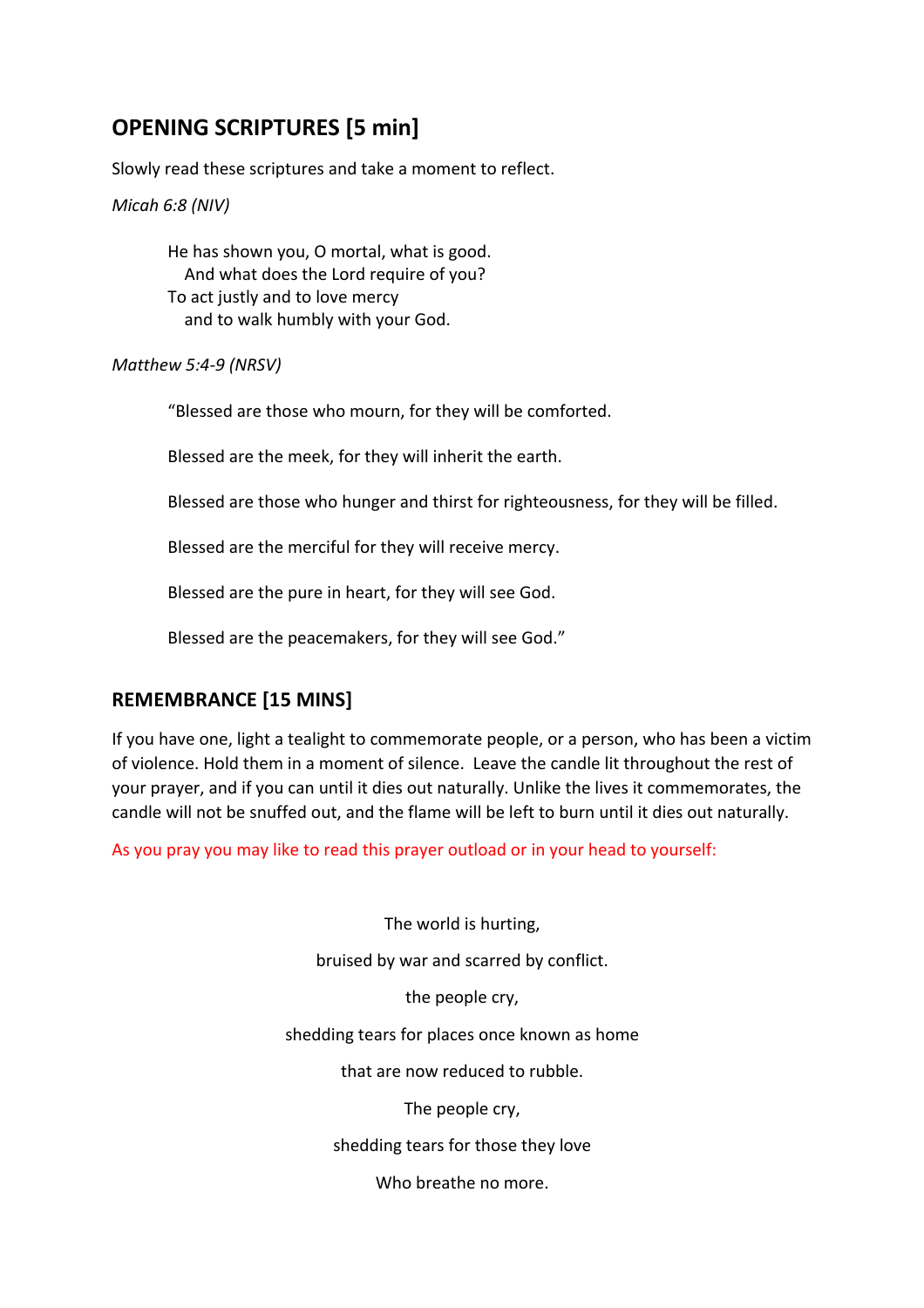Help us to learn the lesson we keep forgetting

that violence begets violence

and war is a failure.

Bring peace where peace seems impossible,

And healing where all has come undone.

Merciful God,

hear our prayer.

*Prayer written by Rev Liam Dacre-Davis, Methodist Minister serving in Leicester Trinity Circuit*

#### Or listen to one of these songs:

// Put Peace Into Each Others' Hands – John Keys (based on the words of Mother Teresa)

 $\rightarrow$  Youtube

// Instrument of Peace – Porter's Gate

 $\rightarrow$  Spotify

 $\rightarrow$  Youtube

#### **PRAYING FOR PEACE [15 MINS]**

Exodus 28:30

*In the breastpiece of judgment you shall put the Urim and the Thummim, and they shall be on Aaron's heart when he goes in before the LORD; thus Aaron shall bear the judgment of the Israelites on his heart before the LORD continually.*

The breastpiece of judgement was used by the Israelites to communicate with God and determine God's will. The image of Aaron the priest going into the tabernacle to 'bear the judgement of the Israelites in his heart before the Lord' is a way of understanding our prayer. When we come before God in prayer, we bear the names of those we pray for on our hearts.



As we stand before God and pray for peace, we carry the names of both victims and perpetrators of violence, and the humanitarian and environmental impact of that violence.

As you pray, write the names of individuals, groups of people, or places that are affected by violence on this breastplate. Pray also for those who are responsible for the violence.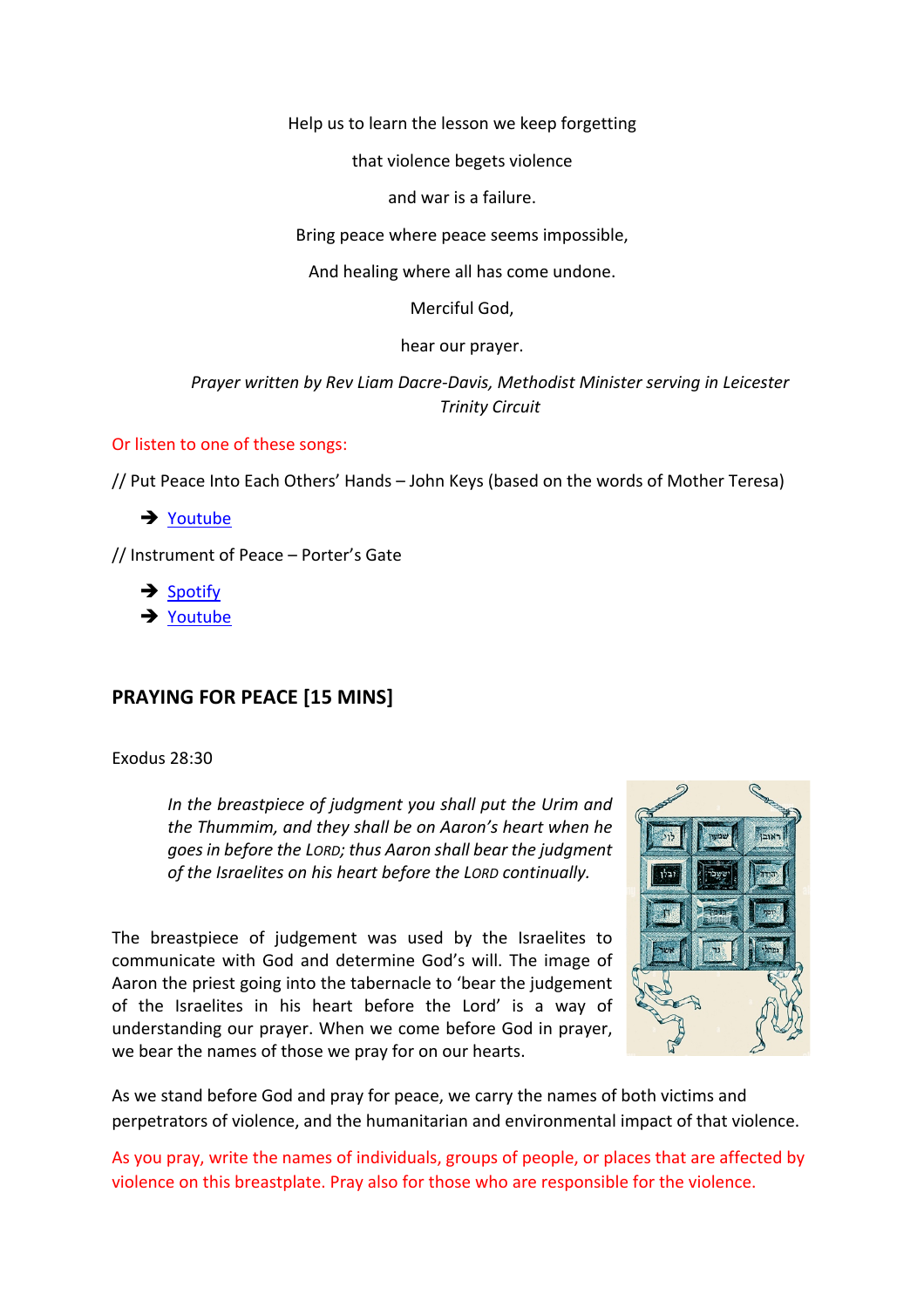

## **CALL TO NONVIOLENCE [15 MINS]**

After the civil rights protest walk from Montgomery to Selma, Alabama in 1965, Rabbi Abraham Joshua Heshel wrote, 'I felt my legs were praying.' These words show us that prayer should be accompanied by action and this action will become prayer itself.

As Reverend Dr Malkhaz Songulashvili says:

'If we can use our hands to stop war, we should use our hands.

If we can use our brains to stop war, we should use our brains.

If we can use voice to stop war, we should use our voice.

If we can use our resources to stop war, we should use our resources.

If we can use our time and energy to stop war, we should use our time and energy.'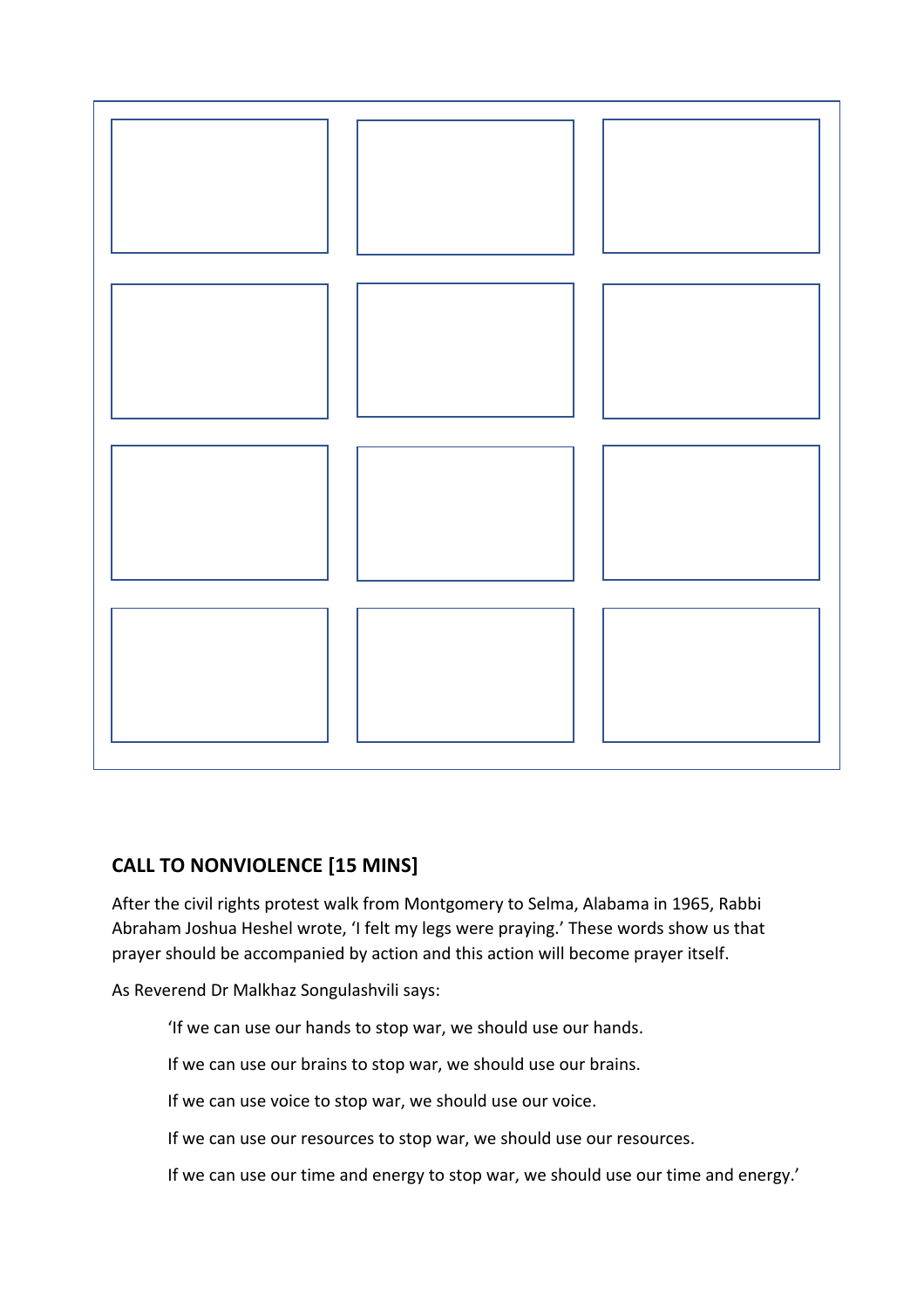#### Here are some options for action that you can make your prayer:

#### **// HANDS**

Get creative - communicating the message of peace is not restricted to words alone. Create a picture, poem, song, sculpture or story to help you and others reflect on justice and peace.

## **// BRAINS**

Educate yourself! Learn from others about what Jesus has to tell us about nonviolence, and the history of Christian nonviolence. Here are some articles from The Plough Magazine:

- $\rightarrow$  The Future of Christian Nonviolence
- $\rightarrow$  Jesus and the Temptation of Violence

Maybe start a discussion/reading group in your church, workplace, school or community. How can you bring justice and peace to your local area?

## **// VOICE**

- $\rightarrow$  Write a letter to your MP about the issues that matter to you. Find one, two or more other people who care about the same issue to sign it.
- $\rightarrow$  Join your voice with the voices of other people and join a 'peace group'. You can find a local Peace Group or set up your own through the Fellowship of Reconciliation.

## **// RESOURCES**

There is no doubt that money talks. Make sure that any money you have is invested ethically. This includes the funds of any institution you are connected with, such as your local authority, local church, university etc. Check out **Triodos** and **Ethical Consumer** for ideas about how to use your resources ethically.

## **// TIME AND ENERGY**

- $\rightarrow$  Organise a peace service to get people together to reflect and pray for peace in your church. Go to the Fellowship of Reconciliation website for prayer and worship inspiration or make your own!
- $\rightarrow$  Get inspired by other organisations who work creatively for justice and peace. RAWTOOLS is an organisation in the US that works with communities to move away from violence, and moving from fear to creativity. Perhaps RAWTOOLS can inspire you to work to eradicate violence in your local area? Find out about knife crime in Leicester and Leicestershire here:

https://www.violencereductionnetwork.co.uk/briefings